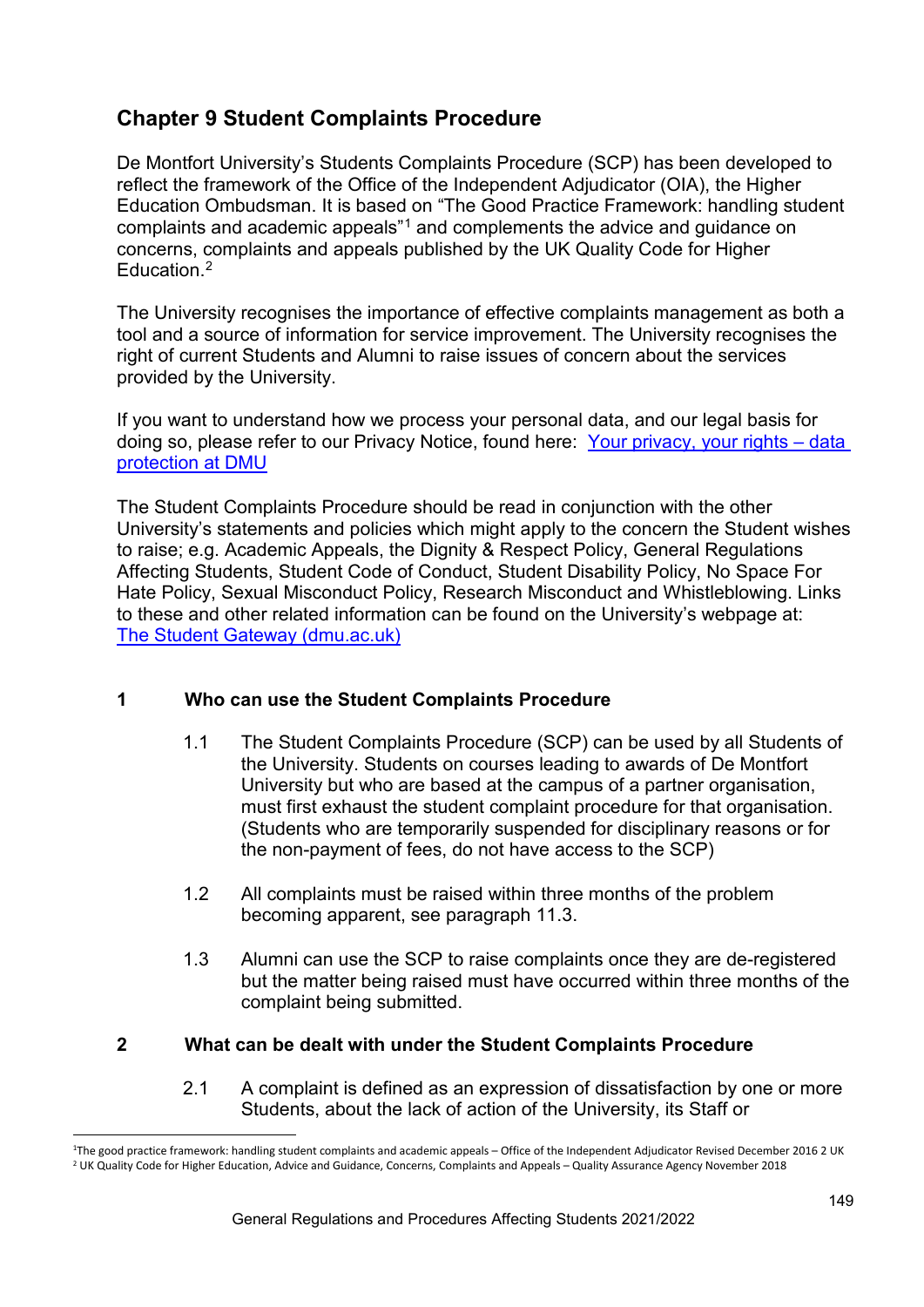representatives, or about the standard of service provided by or on behalf of the University.

- 2.2 The SCP can be used by Students or Alumni (identified as Students for the purpose of this chapter) to raise any complaints or expressions of dissatisfaction as outlined in 2.1 above.
	- 2.2.1 A complaint may relate, but is not limited, to:
		- the quality and standard of service provided by the University, including teaching and learning provision;
		- failure to provide a service as advertised or reasonably expected;
		- unsuitable facilities or learning resources;
		- failure of the University to follow an appropriate administrative or academic process
- 2.3 Complaints about Staff and Student behaviour may be submitted via the Formal Complaint form or by contacting Security (security@dmu.ac.uk, the No Space For Hate Project [\(nsfh@dmu.ac.uk\)](mailto:nsfh@dmu.ac.uk) or the Mandala Project  $(thermalalaproject@dmu.ac.uk)$ . More information about these projects can be found here: [No Space for Hate \(dmu.ac.uk\),](https://www.dmu.ac.uk/current-students/no-space-for-hate/index.aspx) and here: The Mandala [Project: We will listen. We can support you. \(dmu.ac.uk\)](https://www.dmu.ac.uk/current-students/student-support/wellbeing-disability/mandala-project/index.aspx)

## **3 What will not be dealt with under the SCP**

- 3.1 Academic appeals or other matters that relate to Assessment Board decisions. Appeals against Assessment Board decisions are managed by the Academic Support Office and are dealt with under a separate appeals procedure contained within the General Regulations and Procedures Affecting Students. Any complaint made under the SCP which appears to be an academic appeal will be referred to the Academic Support Office for consideration. If you require further information about the procedure for academic appeals, please contact acasupportoffice@dmu.ac.uk and the team will assist you.
- 3.2 A challenge to an admissions decision. This should be raised under the University Admissions Policy found here: [https://www.dmu.ac.uk/documents/dmu-students/academic-support](https://www.dmu.ac.uk/documents/dmu-students/academic-support-office/student-admissions-policy.pdf)[office/student-admissions-policy.pdf](https://www.dmu.ac.uk/documents/dmu-students/academic-support-office/student-admissions-policy.pdf)
- 3.3 Complaints about matters which have already or are under consideration by the Office of the Independent Adjudicator for Higher Education ("OIA"), a court or tribunal.
- 3.4 **Complaints relating to behaviour by Staff and Students.** Allegations that Students or Staff are in breach of the University's Dignity & Respect Policy will be dealt with by the University Security Investigation team in matters of Student behaviour and by the University HR department in partnership with Senior Staff in the in matters of Staff behaviour. Complaints about Staff and Student behaviour may be submitted via the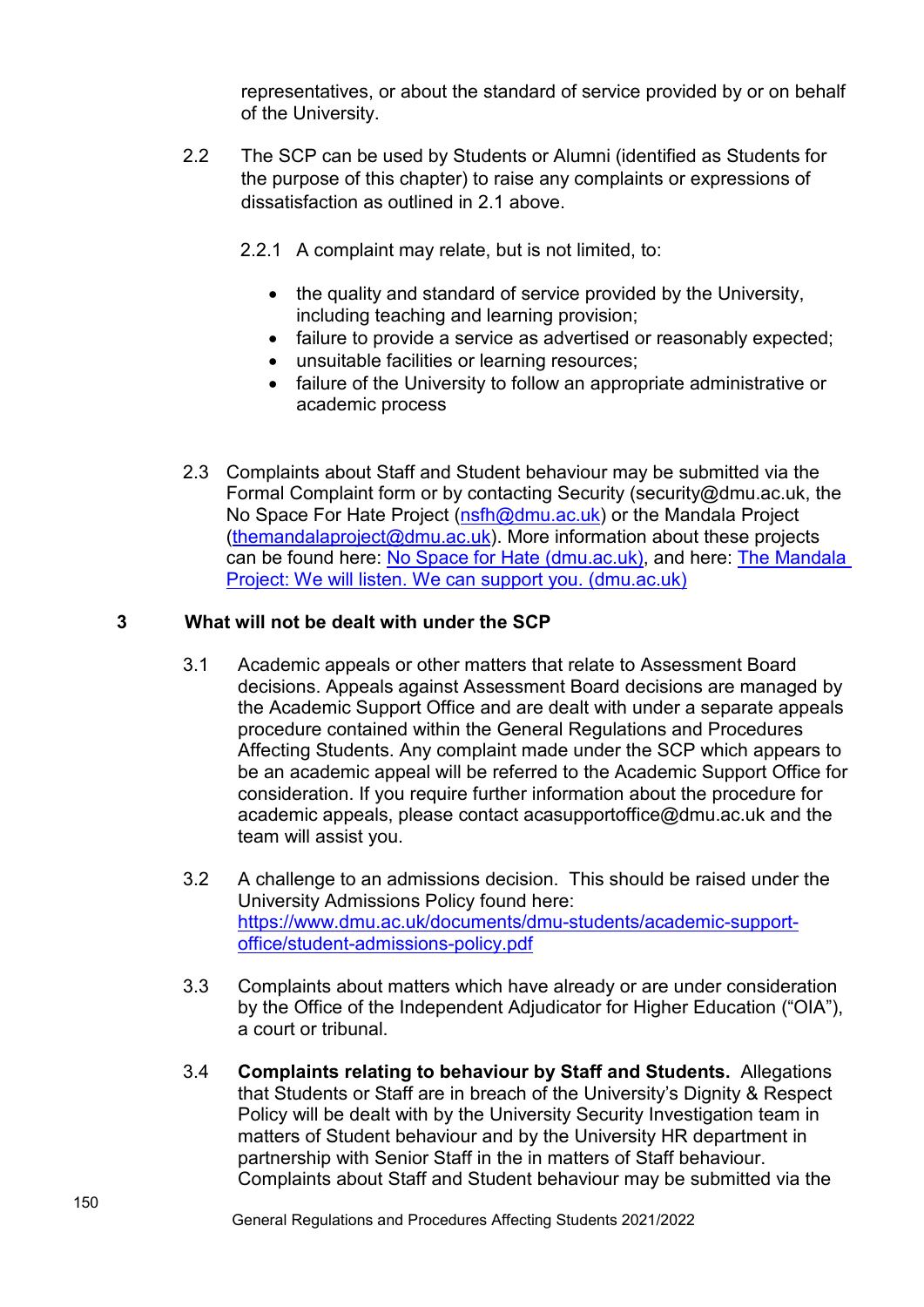Formal Complaint form or by contacting Security [security@dmu.ac.uk,](mailto:security@dmu.ac.uk) the No Space For Hate Project [nsfh@dmu.ac.uk](mailto:nsfh@dmu.ac.uk) or the Mandala Project [themandalaproject@dmu.ac.uk.](mailto:themandalaproject@dmu.ac.uk)

Further support for Students who are survivors or witnesses to misconduct by either Staff or Students is offered through the No Space for Hate Project [\(No Space for Hate \(dmu.ac.uk\)\)](https://www.dmu.ac.uk/current-students/no-space-for-hate/index.aspx) and the Mandala Project [\(The](https://www.dmu.ac.uk/current-students/student-support/wellbeing-disability/mandala-project/index.aspx)  [Mandala Project: We will listen. We can support you. \(dmu.ac.uk\)\)](https://www.dmu.ac.uk/current-students/student-support/wellbeing-disability/mandala-project/index.aspx)

3.5 **Complaints about the Students' Union.** Complaints relating to the Students' Union services, facilities, societies and staff are not eligible for consideration through the Student Complaints Procedure. Further details of the Students' Union Complaint Procedure can be found at the following link: [Complaints \(demontfortsu.com\)](https://www.demontfortsu.com/yourunion/complaints/) 

## **4 Focus on Early Resolution**

- 4.1 The University is committed to providing a high-quality service to our Students throughout their courses of study to graduation and beyond as part of the DMU global community. The University actively encourages feedback on all aspects of the teaching and learning experience and other services provided by the University. However, there may be occasions when the level of service received falls short of that which might reasonably be expected.
- 4.2 The aims of the Student Complaints Procedure are:
	- to resolve complaints in a timely, effective and fair manner;
	- to resolve complaints in the area in which they arise; and
	- to improve service delivery and the Student experience
- 4.3 Options for early resolution, such as mediation (facilitated discussion) see section 8, should be considered wherever possible. A fair and thorough investigation of formal complaints will be undertaken when necessary.
- 4.4 The University is committed to promoting equality and diversity in all its activities. The policy of the University is that no person (Student, Staff or visitor) shall be unlawfully discriminated against, either directly or indirectly, on the grounds of their race, colour, ethnic or natural origin or nationality, gender, marital status, age, disability, sexual orientation, religious or political beliefs, disability, economic situation or offending background. No person shall be discriminated against or adversely affected for making a complaint.

#### **5 What Can Students Expect of the Process**

5.1 The purpose of the SCP is to provide Students and Alumni with a clear, consistent and transparent method of raising concerns and complaints, to resolve conflict and to bring about change when appropriate. Each stage of the process will be administered by a member of staff who has received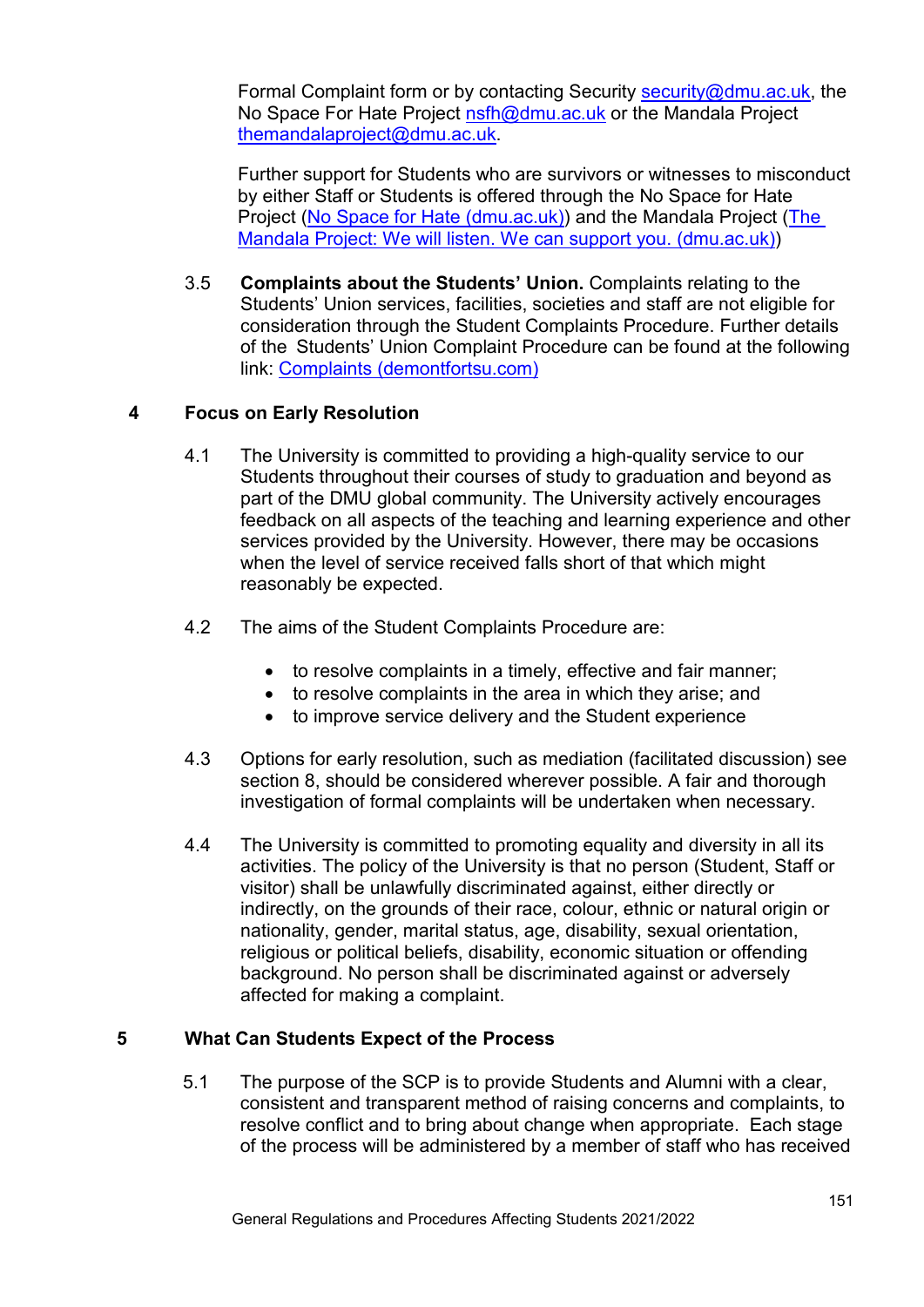training in managing complaints.

- 5.2 The University will ensure that Students are not disadvantaged either academically or personally if they choose to raise a complaint. The University understands the importance of trust and confidence all parties must have in this process. Any Student raising a complaint may continue their studies whilst the complaints procedure is conducted.
- 5.3 At each stage of the procedure the University will endeavour to find a solution to the issues raised that are mutually acceptable for all parties concerned. This will not always be possible and Students may not agree with the outcome that is offered.
- 5.4 The University offers Students a three stage procedure for raising complaints and there must be clear grounds for escalation at each stage. Students cannot automatically escalate their complaint on the grounds that the outcome is not what was sought.
- 5.5 At each stage the Student will be given an outcome of their complaint. A mutually appropriate resolution may be found, the complaint may be upheld and reparation made, or the complaint will be dismissed. At each stage the Student will be given information on how to escalate their complaint and the grounds on which they can do so.

## **6 What the University asks of Students**

- 6.1 The University expects Students to engage directly with the University when raising complaints. Complaints made by third parties on behalf of a Student will not usually be accepted unless there are valid reasons why a Student is not able to engage themselves, see paragraph 15 of this chapter.
- 6.2 The University actively encourages Students to raise any low-level concerns initially by talking to a member of the University community, see paragraph 9.1 of this chapter.
- 6.3 When submitting a complaint, students are asked to clearly state the issue of their concern and what outcome is being sought as reparation. Students must also supply any supporting evidence that will assist the University in its investigation into matters arising. It is important that Students submit the concerns as clearly and accurately as possible to assist an early outcome. Students are encouraged to seek the support of the DSU Advice team [dsuadvice@dmu.ac.uk] before submitting a complaint.

## **7 The Three Stages of the SCP**

7.1 The SCP is intended to provide a streamlined process with a focus on local resolution. Students are expected to complete each stage in the process before escalating to the next, if they have grounds. The SCP has three stages: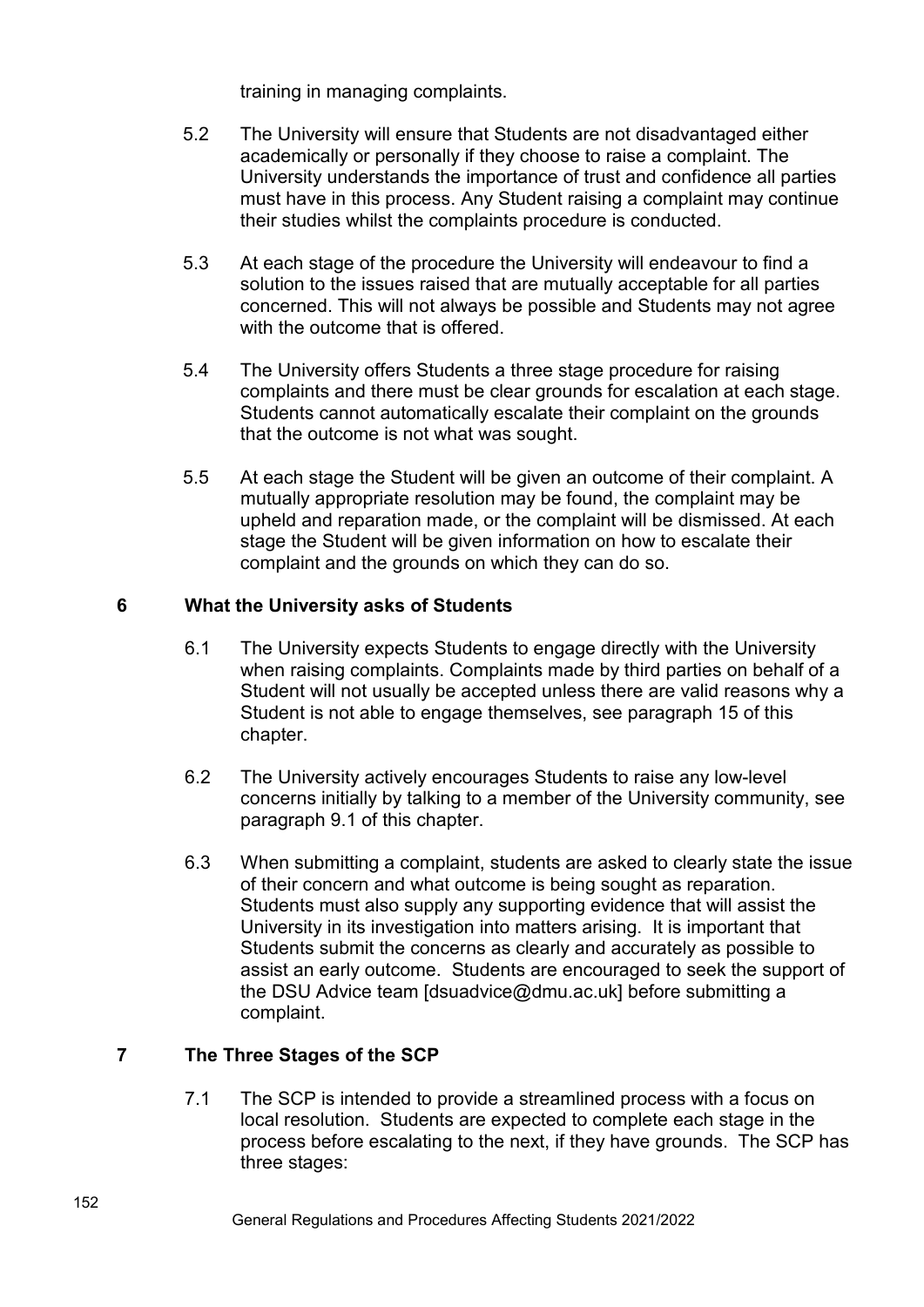- 7.2 **Early Resolution** is the stage where most concerns should be resolved swiftly and effectively, at the point at which a complaint is made, or as close to that point as possible. Early Resolution can be used for difficult interpersonal matters where early resolution strategies such as mediation may be beneficial see paragraph 4 of this chapter.
- 7.3 **Formal Complaint** investigated by the Office of the Student Appeals and Conduct Officer is appropriate where a Student wishes to escalate their complaint formally under the grounds outlined in paragraph 6.6 of this chapter.
- 7.4 **Review** by the Chair of the University Complaints Committee (UCC) which may be referred to a full panel hearing of the UCC. This is the Student's right to appeal the outcome of the Formal Complaint. A Review is an analysis of the Formal Complaint decision, not a rehearing of the original complaint. The UCC can review the procedure under the grounds outlined in paragraph 6.6 of this chapter. The Review stage is the final stage of the University's internal procedure.
- 7.5 While there are three clear stages in the procedure, the people involved in the complaint may resolve matters informally at any point in any Stage, with active engagement by the Student and relevant others (DSU, faculty or directorate) prior to the final complaint outcome for that Stage being communicated to the Student.

## 7.6 **Grounds for Escalation**

Students may escalate their complaint if they are dissatisfied with the decision made on the grounds stated below:

- The complaint procedure was not followed correctly.
- New information that was not available earlier in the process, can now be provided by the student.
- 7.7 The University recognises that students will not always be satisfied with the outcome of a complaint. The University will always investigate a complaint and will ensure that the procedures are followed correctly and impartially.
- 7.8 All parties involved in investigation and determination of an outcome of a complaint will be offered appropriate support by the University, through services established to enable the University to meet its duty of care towards staff and Students. For Students the support services include:
	- De Montfort Students Union
	- The Student Welfare Service
	- The University Senior Tutor
	- Student Advice Centre
	- Personal Tutors
	- The Chaplaincy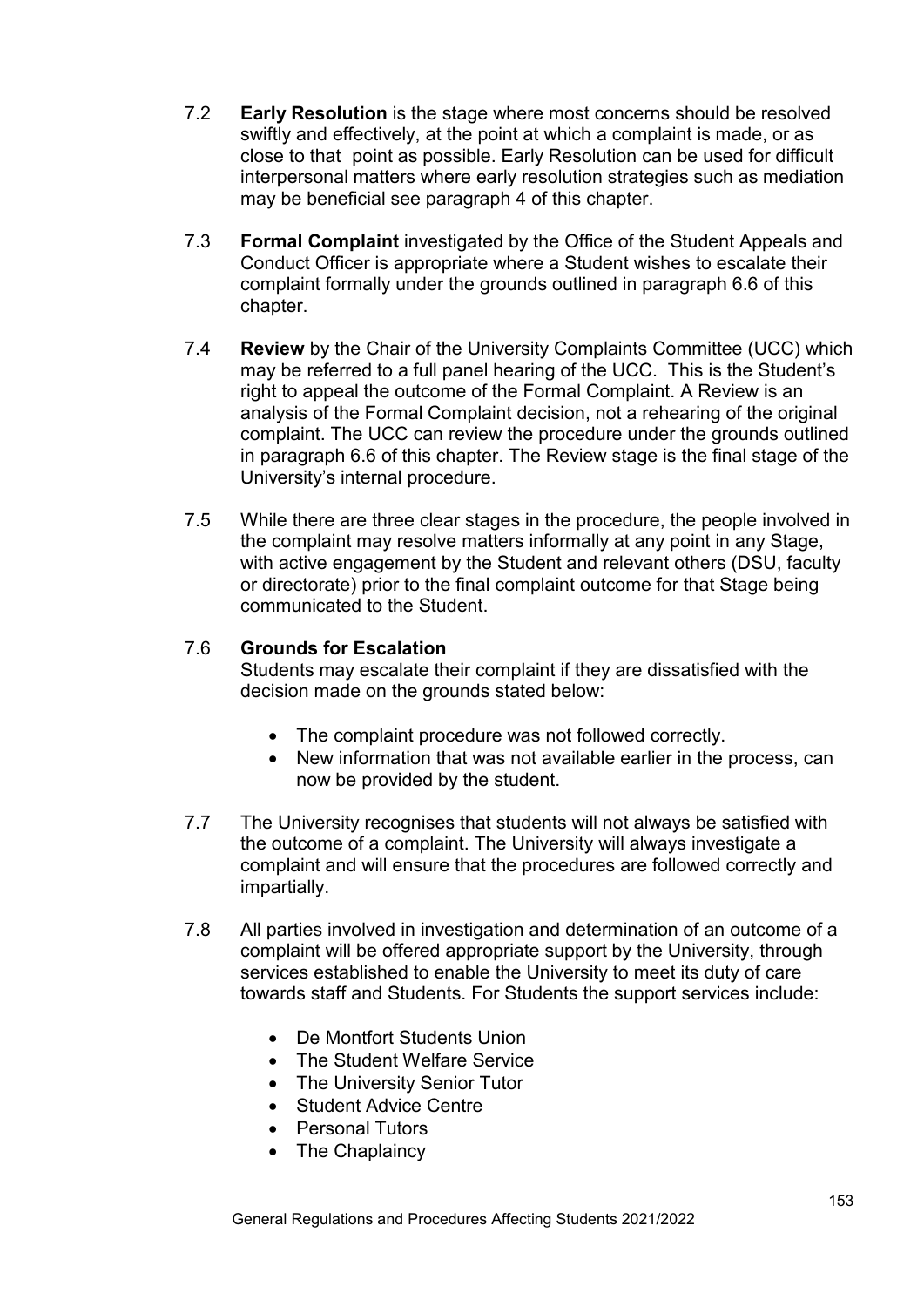7.9 Management and Human Resources will be able to direct Staff members to the appropriate support available including the Employee Assistance Programme and their trade union representative.

## **8 Mediation**

8.1 Mediation can be undertaken at the Early Resolution and Formal Complaint stages of the SCP. This is a voluntary process where an impartial, independent third party helps to try and reach an agreement. The parties to mediation follow a series of agreed steps. In mediation, the parties to the dispute, not the mediator, decide whether they can resolve the complaint and on what basis. Where all parties agree to mediation at the Formal Complaint stage of the SCP, revised timescales for the Formal Complaint will be agreed. If the resolution at the Formal Complaint stage is not acceptable to the Student on the grounds listed in paragraph 7.6 of this chapter, they can go to the Review stage.

## **9 Making a Complaint**

- 9.1 The University actively encourages Students to raise any low level concerns initially by talking to a member of the University community. That could be their Programme team, Personal Tutor or another appropriate member of staff, or the Student Course Representative or they may seek independent advice from the Students' Union [\(dsuadvice@dmu.ac.uk\)](mailto:dsuadvice@dmu.ac.uk). Low level concerns could be:
	- Access to a workspace
	- Confirmation of deadlines
	- Options available in the canteen
	- Securing letters for Council Tax purposes
- 9.2 Students are encouraged to try and resolve their concerns independently utilising the support services that the University can offer, see paragraph 6.8.
- 9.3 If concerns are not resolved satisfactorily or it is not appropriate to try and resolve the issue informally Students can submit an Early Resolution Form found on the following webpage: [Student complaints procedure](https://www.dmu.ac.uk/current-students/student-support/exams-deferrals-regulations-policies/student-complaints/index.aspx)  [\(dmu.ac.uk\)](https://www.dmu.ac.uk/current-students/student-support/exams-deferrals-regulations-policies/student-complaints/index.aspx)
- 9.4 Students will be expected to engage personally with the University when raising a complaint (see the University's Communications with Third Parties Policy), using their University email account.
- 9.5 The **burden of proof** shall always be on the Student, and the **standard of proof** will be the balance of probability. This means the Student must provide evidence to support the complaint they are making. The decision to uphold or dismiss the complaint will be on the grounds of which party is most likely to be correct based on the evidence provided.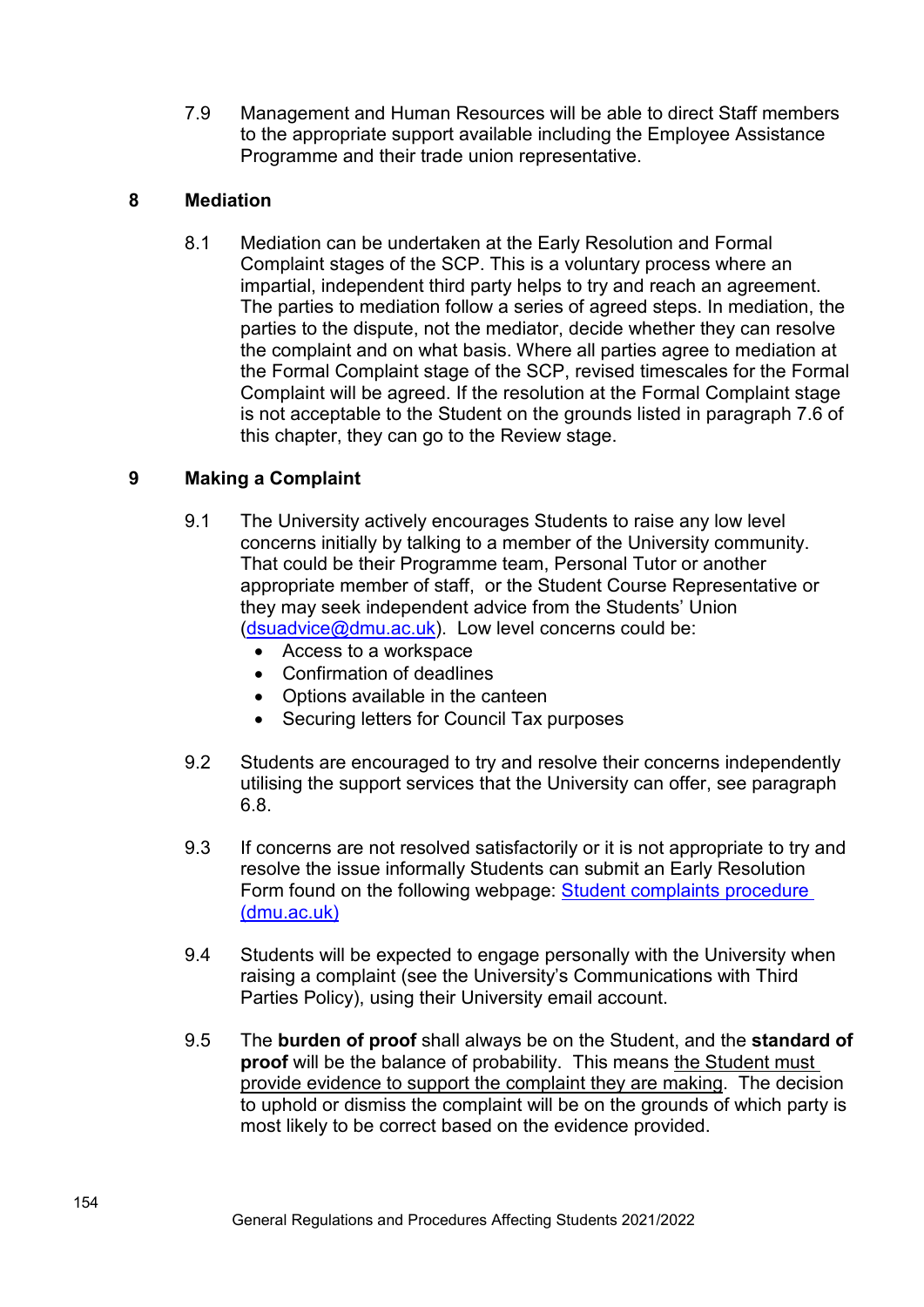## **10 Stage 1 - Early Resolution**

- 10.1 The Early Resolution Form will be automatically emailed to the appropriate Early Resolution Officer (ERO) located in the University's academic schools and professional services departments. If the concern relates to multiple issues, the school ERO will refer the complaint to the appropriate area and will ensure all communication with the Student is collated by the school ERO.
- 10.2 Early Resolution is designed to address straightforward concerns informally, locally and expediently. The ERO may talk to the Student to determine more details about their case or may ask a relevant member staff to work with the Student directly.
- 10.3 Any response given to the Student must be supported by a written outcome which will be sent by the ERO. If mediation is required at the Early Resolution stage, the ERO will facilitate this with the Academic Support Office.
- 10.4 The aim is to come to a mutually agreeable outcome before the concern escalates into a Formal Complaint. Mediation can be requested by either the University or the Student at this stage. Examples of how the University may deal with Student concerns at Early Resolution could be:
	- Being empathetic and understanding
	- Apologising where it is appropriate to do so
	- Actively listening to the Student voice
	- Clarifying reasons why decisions have been made
	- Suggesting solutions
	- Referral to mediation
- 10.5 In exceptional circumstances, complaints may be dealt with at the Formal Complaint stage without going through Early Resolution. A panel of senior members of the University will decide on a case by case basis whether it is appropriate to start a complaint at the Formal Complaint stage. This panel will consist of a PVC Dean (or nominee), an Associate Professor (Student Experience) (or nominee), and the Executive Director of Student and Academic Services (or nominee). The decision of this panel is final.
- 10.6 The University is committed to trying to resolve concerns to a mutually beneficial outcome. The University acknowledges that sometimes the outcome for the Student may not always be the outcome anticipated but the University will endeavour to provide a rationale to its decision making. A Student may progress their complaint if they believe:
	- the Early Resolution process has not been followed correctly,
	- or there is evidence now available that was not available previously.

Students can escalate the complaint to a Formal Complaint using the form found on the following webpage: [Student complaints procedure \(dmu.ac.uk\)](https://www.dmu.ac.uk/current-students/student-support/exams-deferrals-regulations-policies/student-complaints/index.aspx)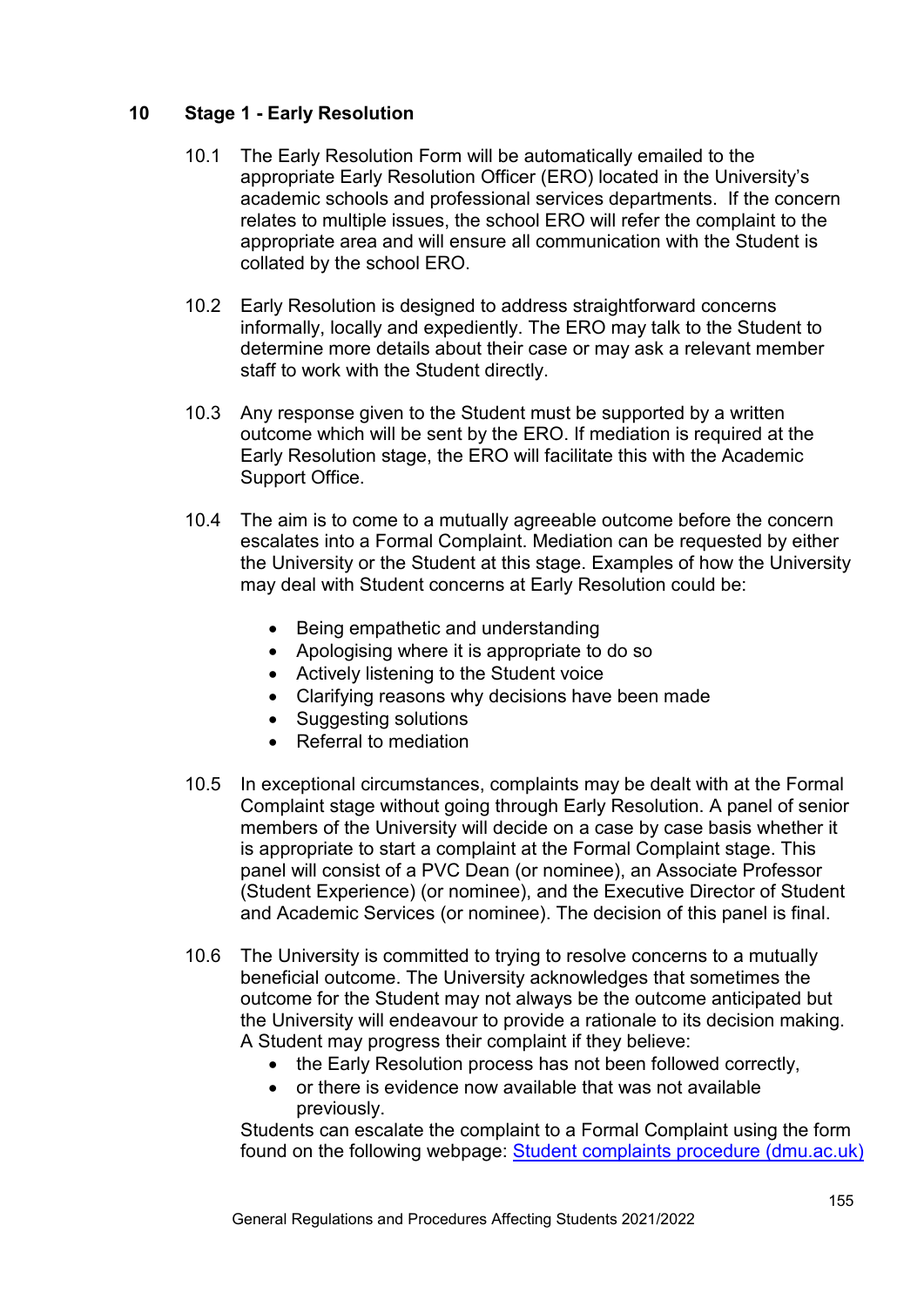## **11 Stage 2 - Formal Complaint investigated by the Student Appeals and Conduct Officer (or their designated nominee)**

- 11.1 Each complaint that is escalated by a Student to a Formal Complaint will be assessed on a case-by-case basis. The assessment will involve checking that the complaint has been submitted within the published timelines, using the right procedure, and in the correct format. This will result in one of the following outcomes:
	- Referral to a different procedure (for example to the Academic Appeals process)
	- Rejection of the complaint (for example due to lateness of submission or the grounds for escalation have not been met)
	- Referral to Early Resolution (for example if this stage has not been attempted)
	- Referral to mediation (for example where this will more likely result in swift and mutual agreement) and can be requested by the Student or the University
	- Referral to formal investigation by the Student Appeals and Conduct Officer (or their designated nominee)
- 11.2 The Formal Complaint does not allow for additional complaints to be added that have not previously been raised at the Early Resolution Stage.
- 11.3 If the University decides that a complaint is out of time or otherwise ineligible (see paragraph 10.6) to be dealt with at the Formal Complaint stage of the SCP, the University will inform the Student in writing within one calendar month of its decision with a clear explanation of the reasons for the decision. The University will issue a Completion of Procedures letter and the matter will be deemed closed. The University will also give the Student information about the Office of the Independent Adjudicator.
- 11.4 If a complaint is deemed to be eligible for further investigation as a Formal Complaint , it will be allocated to a member of Staff who has had no previous involvement in the matter to investigate. The Staff member who has been allocated the complaint may contact the Student, either face to face or by telephone, MS Teams or other remote method, to confirm the purpose and scope of their investigation in order to manage expectations about possible outcomes.
- 11.5 The Staff member may talk to Staff and other Students and consider documents and other relevant evidence. The outcome of this investigation will be communicated to the Student normally no later than one calendar month from receiving the complaint in the form of a report which outlines the process followed, the information gathered, the conclusions drawn and any other recommendations.
- 11.6 There may be times when this timescale cannot be met, for example due to the complexity of the complaint, and the Staff member will inform the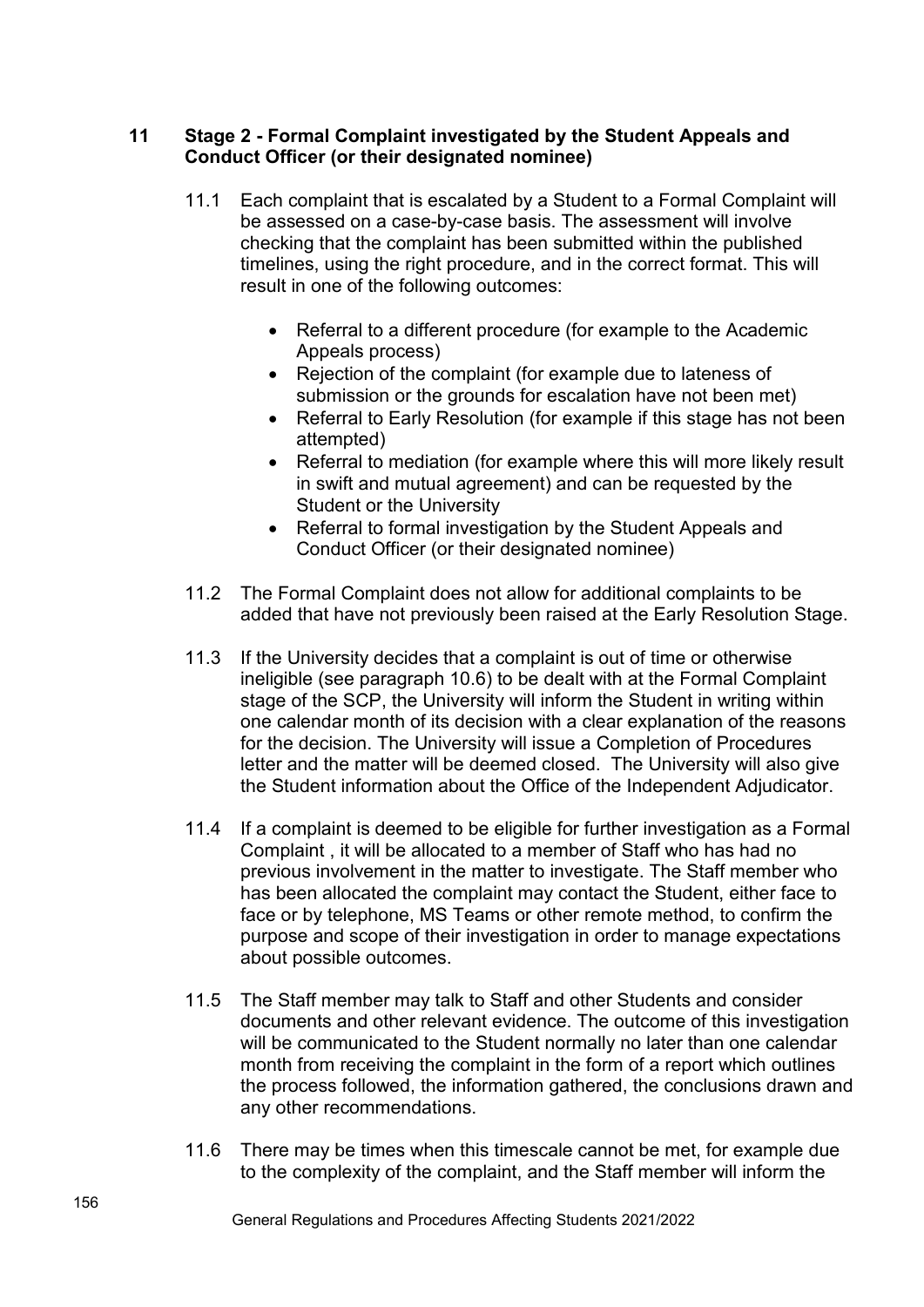Student of the reason for the delay and the revised timescale. However, the University will make every effort to adhere to the stated timescale.

- 11.7 The University will write to the Student with the outcome of the Formal Complaint, explaining the reasons for the outcome and providing evidence used in the decision making process.
- 11.8 If a Student is dissatisfied with the outcome of the Formal Complaint but does not have grounds on which to escalate their complaint to the Review Stage (see paragraph 12.1 below), the Student may request a review by the Office of the Independent Adjudicator (OIA). Should a Student wish to take their case to the OIA, they must request a Completion of Procedures letter within one calendar month from the date of the outcome letter.

#### **12 Stage 3 – Review by the University Complaints Committee (UCC)**

- 12.1 If a Student believes:
	- the Formal Complaint process has not been followed correctly,
	- or there is evidence now available that was not available previously, they can escalate the complaint for Review by the University Complaints Committee (UCC) using the form found on the following webpage: [Student complaints procedure \(dmu.ac.uk\)](https://www.dmu.ac.uk/current-students/student-support/exams-deferrals-regulations-policies/student-complaints/index.aspx)
- 12.2 The Review form must be received by the University within 10 University working days of the Student receiving the Formal Complaint outcome.
- 12.3 The Review Stage does not allow for additional complaints to be added for review that have not previously been raised at the Early Resolution Stage.
- 12.4 The University will formally close the complaint at the Formal Complaint stage if the Student does not take the complaint to Review within 10 University working of the notice of the outcome at Formal Complaint stage. Due notice will be deemed to have been given if the notice and any supporting information was sent securely using an encrypted and password protected document to the Students University email and any personal email addresses provided by the Student.
- 12.5 The Chair of the UCC may decline the request for a Review without bringing the matter to the full Complaints Committee if, in their reasonable opinion, it appears that the grounds of appeal are not made out or are so lacking in substance that further consideration would not be justified. The decision of the Chair is final and not subject to review by any other University body.
- 12.6 If the Chair of the UCC decides the complaint should be reviewed in full the Student will be offered one of the following options:
	- the Review to be conducted on paper by the Chair of the UCC; or
	- the opportunity to present their case to the UCC in person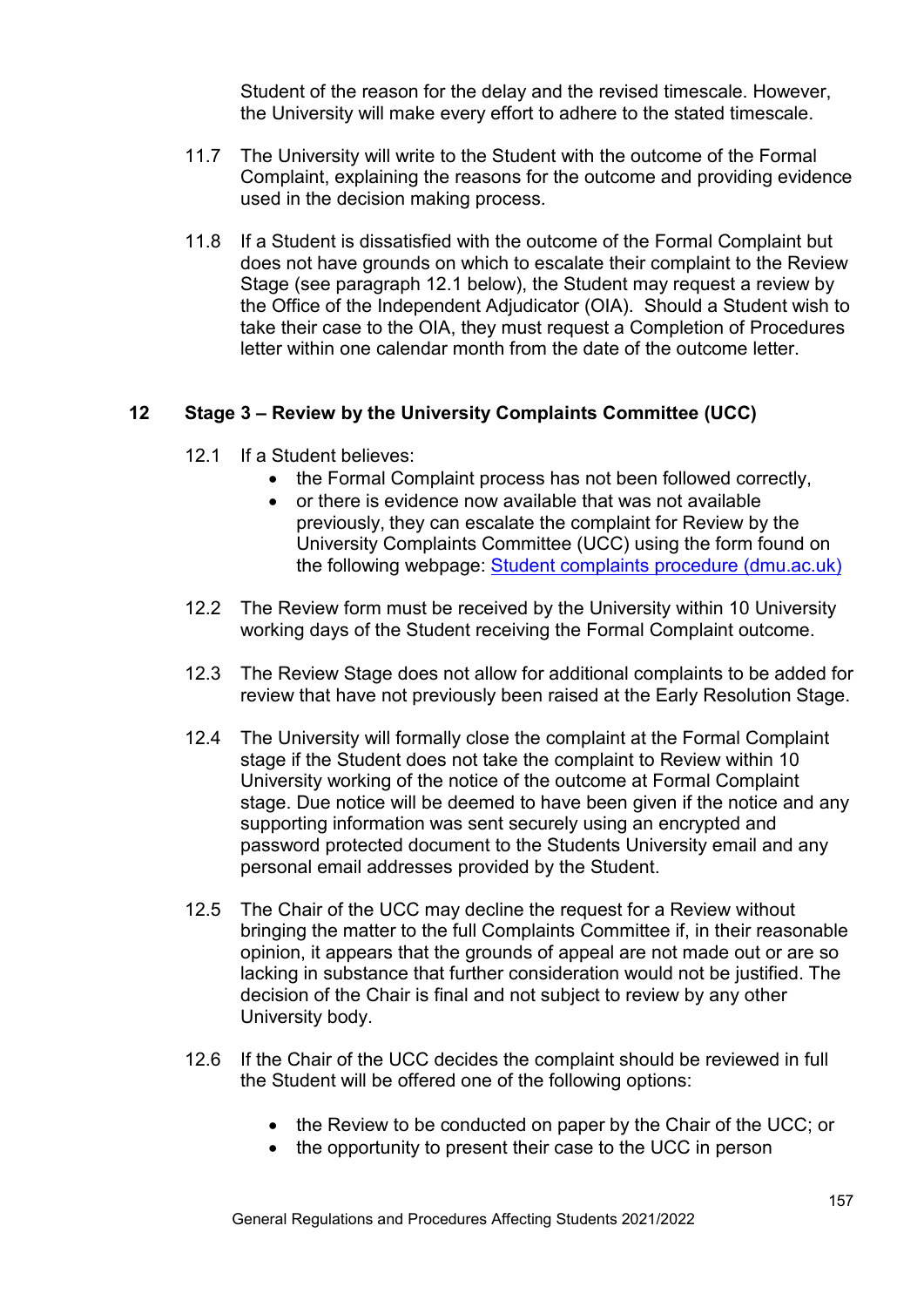- 12.7 Should the Student opt for the appeal to be conducted on paper by the Chair of the UCC, the Student will receive formal written communication of the outcome and any recommendations made by the Chair. The decision of the Chair is final and not subject to review by any other University body.
- 12.8 Should the Student opt to present their case to the UCC in person, the University will ensure that 15 University working notice of the meeting is given to the Student, as well as advice on where and how to access support, who can accompany them to the committee hearing and what role their Student's Companion can play in the hearing, as set out in the glossary of these regulations.
- 12.9 If the Student fails to attend the UCC hearing despite all reasonable attempts by the University to accommodate their attendance, the UCC will hear the appeal in the Student's absence and notify the Student of this in writing.
- 12.10 If the complaint is dismissed by the UCC, the University will write to the Student confirming the outcome, the reasons why and the next stage that the Student can take. The University will also issue a Completion of Procedures letter within one calendar month of this outcome.
- 12.11 If the complaint is upheld by the UCC the University will write to the Student confirming the outcome, and how and when it will implement any remedy. The University will also issue a Completion of Procedures letter at this stage.
- 12.12 Should the Student remain unhappy with the outcome upon completion of this final stage of the University's complaints process, the Student is entitled to submit their complaint to the OIA for review, details of which can be found on this webpage[:www.oiahe.org.uk.](http://www.oiahe.org.uk/)

#### **13 Protocols**

13.1 In making decisions under the SCP the University takes into account guidance issued by relevant ombudsman services and other external bodies. It is recognised that any complaints procedure needs to be flexible as well as consistent, to respond to the many different issues which arise. That said, the following protocols have been developed.

## **14 Third party complaints**

14.1 The University expects Students to engage directly with the University when raising complaints. Complaints made by third parties on behalf of a Student will not usually be accepted unless there are valid reasons why a Student is not able to engage themselves. The University will make reasonable adjustments to ensure Students with a disability have an [equitable opportunity to engage with University processes. See the](https://www.dmu.ac.uk/documents/dmu-students/academic-support-office/policies/communication-with-third-parties-policy.pdf) University's Communication with Third Parties Policy.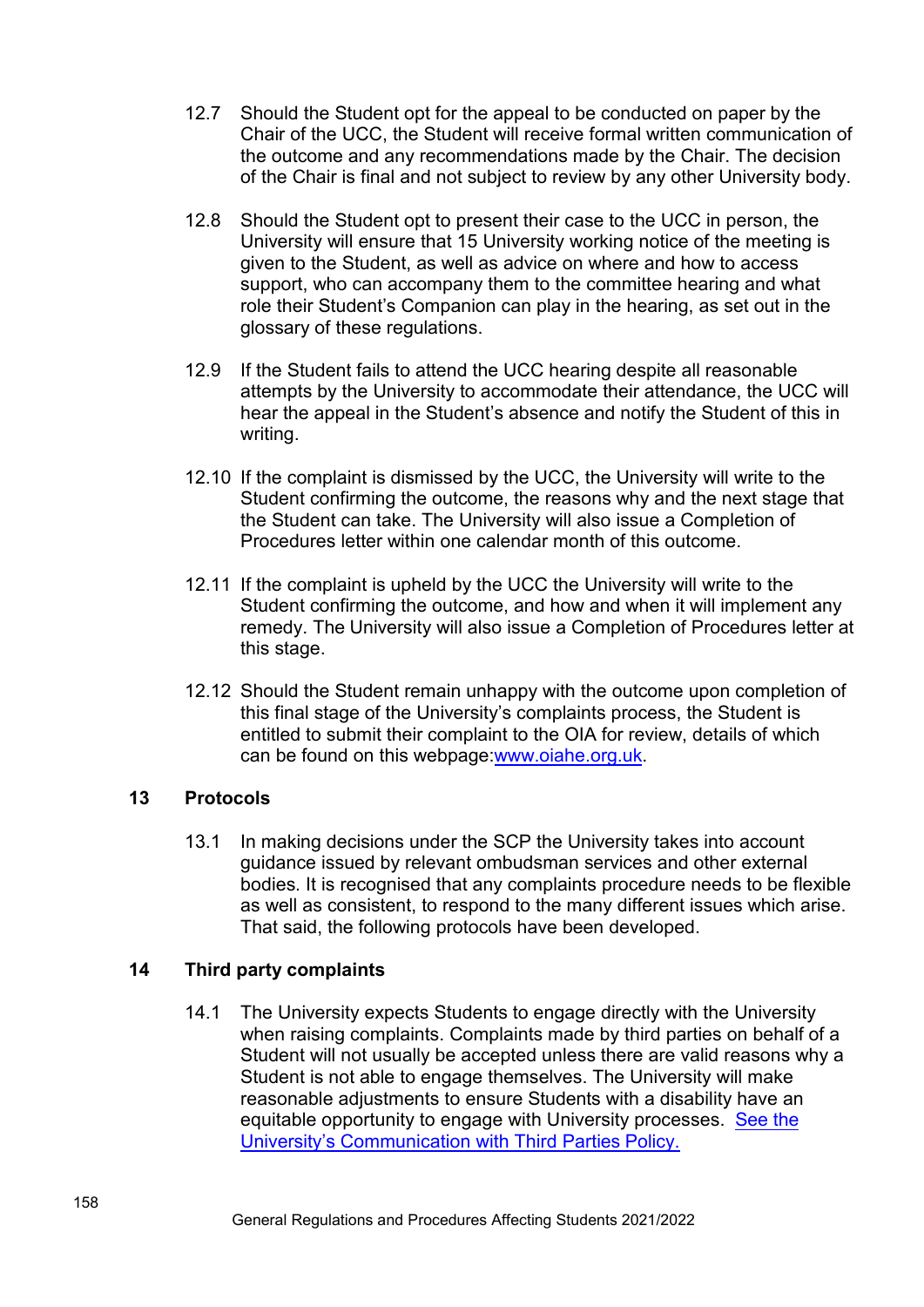## **15 Anonymous and confidential complaints**

- 15.1 The Student Appeals and Conduct Officer (or their designated nominee) will not respond to anonymous complaints but issues raised in anonymous complaints may be investigated if in the University's discretion, it is felt that such investigations would be justified. The University may also use anonymous complaints to help inform its practice. The University does however recognise that Students may wish to raise concerns in confidence. In such cases the Student Appeals and Conduct Officer (or their designated nominee) will try to resolve the issue without disclosing the Student's identity. It must be borne in mind that:
	- It may be difficult to investigate complaints without revealing the identity of the Student.
	- It may be possible to make preliminary investigations without revealing the identity of the Student but if the allegations are serious or the case is complex, the Student may need to be identified if the case is to be pursued further. In such instances the Student Appeals and Conduct Officer (or their designated nominee) will discuss the situation with the Student before the case proceeds.
	- The person or department which is the subject of a complaint may recognise the Student because of the issues or allegations raised.
	- No Student will suffer reprisals, academic or otherwise, for making a complaint.

## **16 Group complaints**

- 16.1 Should a group of Students have a complaint, the Students can submit a collective complaint and nominate one Student as their representative in resolving the complaint, provided that all Students provide their personal consent under the requirements of the Data Protection Act and confirm the accuracy of any evidence and information submitted to support their complaint. If a Student does not provide personal consent, they will not be included in the collective complaint resolution. When a complaint is submitted and investigated collectively, the group will receive a collective response.
- 16.2 In line with guidance from the OIA the University does not accept petitions or complaints posted on Social Media as complaints under the Student Complaint Procedure. All concerns must be submitted via the complaints process as outlined in these regulations. See the Social Media policy for guidelines on sharing views on Social Media: [Student social media policy](https://www.dmu.ac.uk/documents/dmu-students/academic-support-office/student-social-media-policy-updated-2020.docx)
- 16.3 When investigating certain types of complaints, it may be that investigation can only be progressed if the Student or Students, and not solely their representative, participate in an investigatory meeting.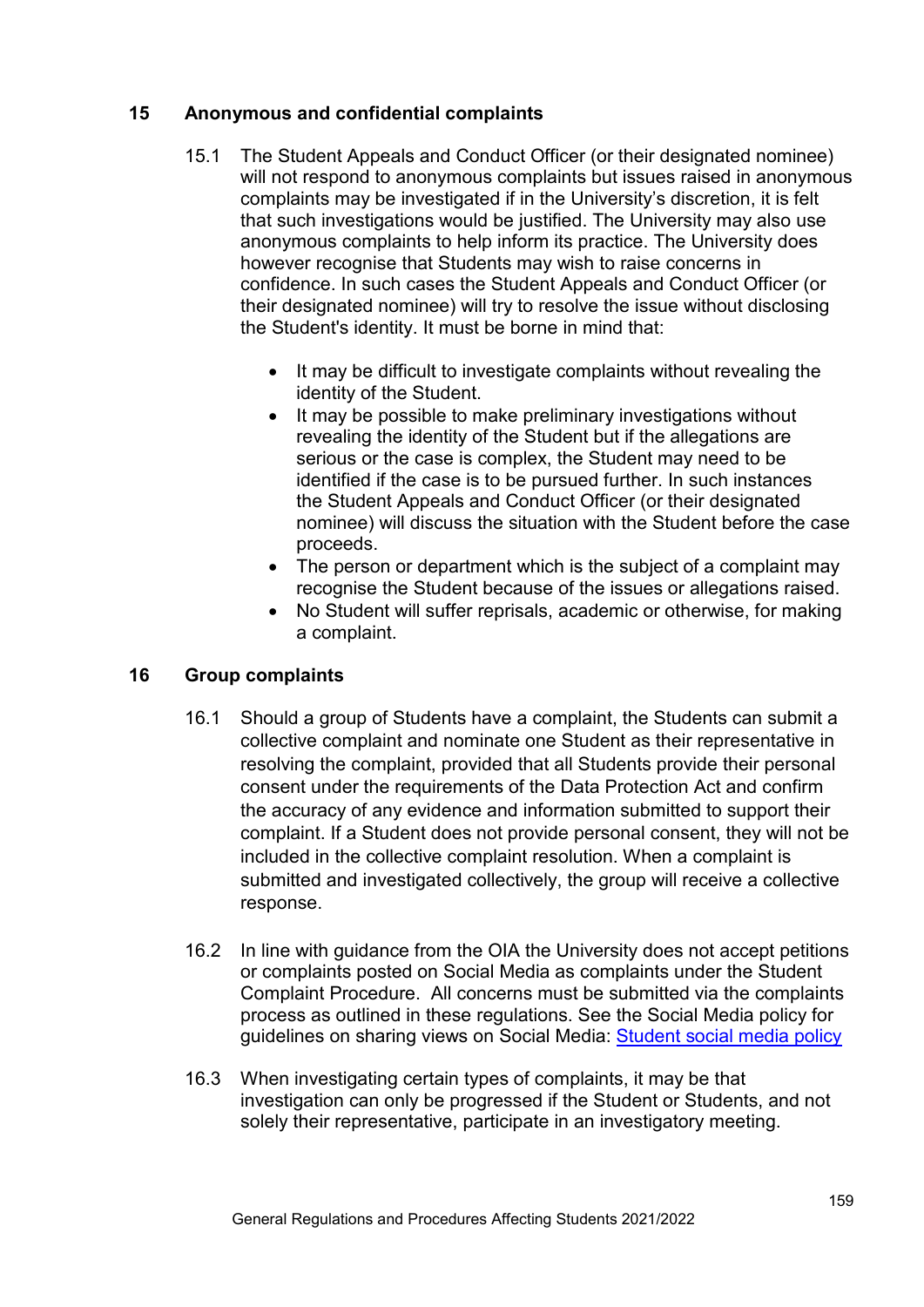16.4 Complaints submitted by a group will receive a group response. Outcomes for group complaints cannot be tailored for individual Students. If a Student seeks an individual outcome, an individual complaint must be submitted.

## **17 Frivolous, malicious or vexatious complaints**

- 17.1 The University reserves the right to decline to investigate a complaint at the Early Resolution or Formal Complaint stage if it considers it to be frivolous, malicious or vexatious. In such instances the Student Appeals and Conduct Officer (or their designated nominee) will write to the Student explaining why they are terminating consideration of the matter. In such circumstances the Student Appeals and Conduct Officer (or their designated nominee)'s decision is final and not subject to review by any other University body.
- 17.2 Should the Student Appeals and Conduct Officer (or their designated nominee) determine that a complaint is frivolous, malicious or vexatious, the complaint will be closed and appropriate disciplinary action may be taken if the Student is found to have breached the Disciplinary Code set out in Chapter 2.

## **18 Timescales for making complaints**

- 18.1 All stages of the process have a timeline and deadlines, but with the flexibility for the Student or the University to request an extension to those deadlines where there is good reason to do so, for example changes in workload for either party that could not have previously been foreseen.
- 18.2 Complaints should be raised at the Early Resolution stage within three months of the problem becoming apparent.
- 18.3 The University will endeavour to respond to the Early Resolution complaint within 15 University working days. Once an outcome has been provided at the Early Resolution stage, a Student or their representative, in the case of Students who exceptionally cannot present their case themselves, has 10 University working days to escalate their complaint to a Formal Complaint, together with supporting evidence, on the grounds as outlined in paragraph 6.6.
- 18.4 The University will endeavour to respond to the Formal complaint within 15 University working days. Following the communication of the written outcome from the Formal Complaint, the Student or their representative, in the case of Students who exceptionally cannot present their case themselves, has 10 University working days to escalate their complaint for a Review, stating the grounds for progressing to a Review.
- 18.5 International Students must make themselves aware of immigration implications should consideration of their complaint extend beyond their permission to stay. A Student would not typically be required to be present at the University for a complaint to be investigated, though participation in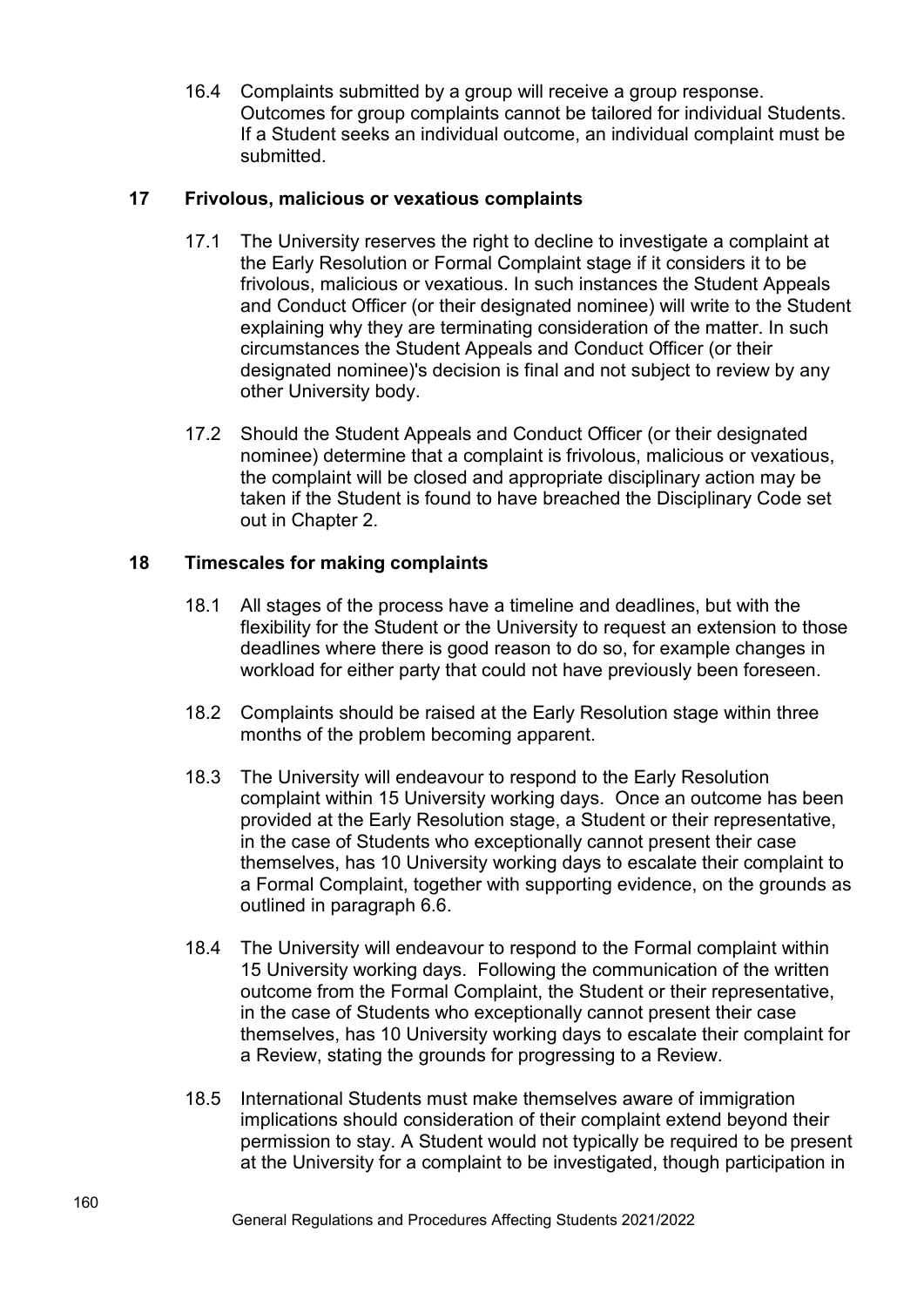an investigatory online interview or other means may be necessary.

#### **19 Independent External Review**

- 19.1 Once the Review by the University Complaints Committee has been completed and an outcome issued to the Student, or it is determined there are no grounds for the complaint to be considered at Review, the University's procedure will be concluded, and therefore will issue a Completion of Procedures Letter.
- 19.2 The Student may then refer the complaint to the OIA should they remain dissatisfied. The OIA considers complaints from Students only at the conclusion of the University's internal complaints handling procedures and only if the complaint meets the OIA's eligibility requirements.
- 19.3 The complaint must be received by the OIA within twelve months of the Completion of Procedures Letter being issued by the University. It typically takes a number of months for the OIA to consider a complaint and issue an outcome. Further information about escalating a complaint to the OIA is available on here: [https://www.oiahe.org.uk/students/how-to-complain](https://www.oiahe.org.uk/students/how-to-complain-to-us/)[to-us/.](https://www.oiahe.org.uk/students/how-to-complain-to-us/)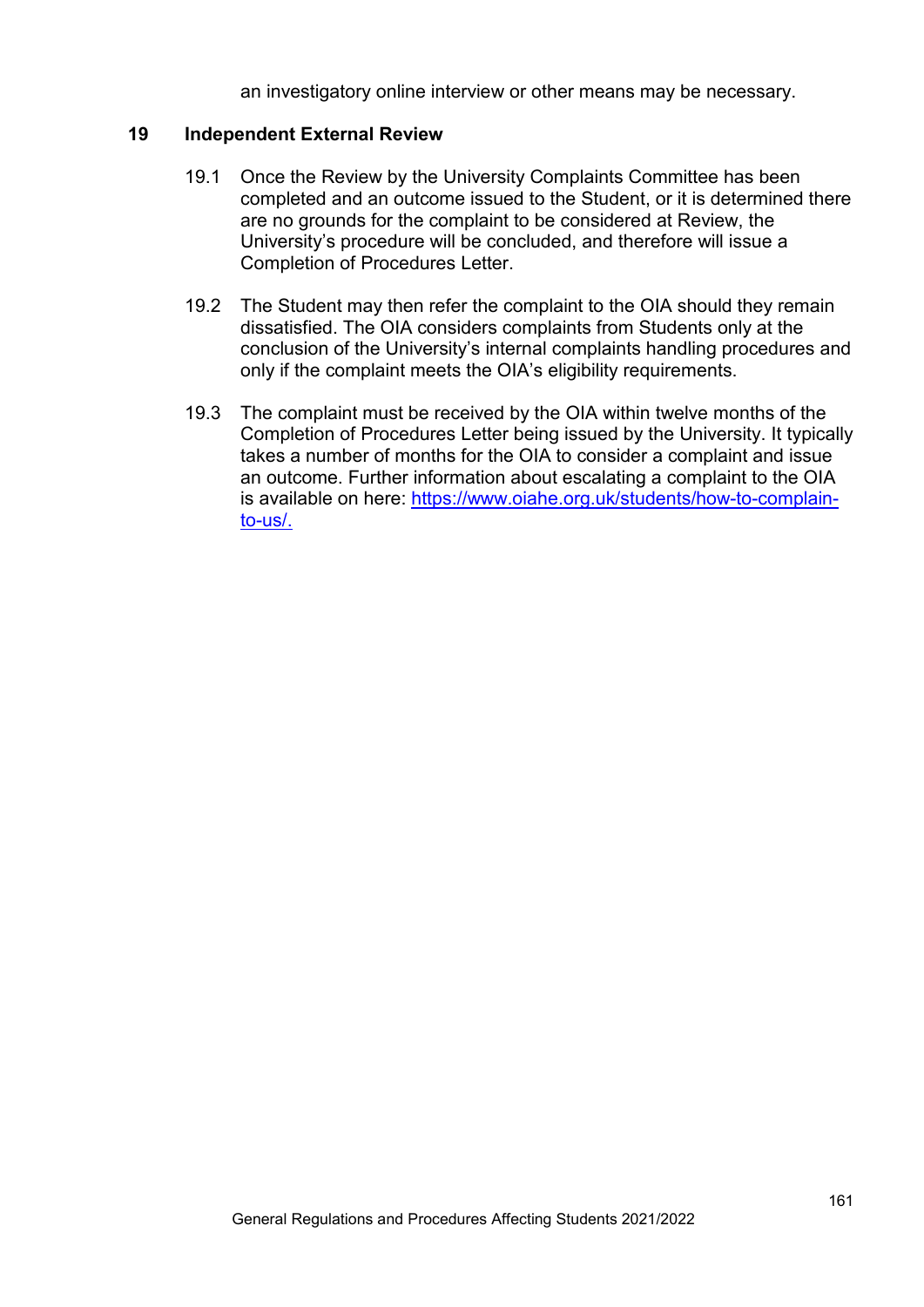# **Appendix 1**

**\* The University will endeavour to adhere to the published timelines but there may be occasions that this is not possible. The University will inform Students of any delays in the process.**

## **Stage 1: Early Resolution**

| <b>University</b><br><b>Response</b><br><b>Timeline</b>                                                                                                      | <b>Considerations made</b>                                                                                                                                                                                                                                                                                                                                                                                                                                                                                                                                                                                                                                                                                    | <b>Outcome</b>                                                                                                                                                                                                                                                                                                                |  |  |
|--------------------------------------------------------------------------------------------------------------------------------------------------------------|---------------------------------------------------------------------------------------------------------------------------------------------------------------------------------------------------------------------------------------------------------------------------------------------------------------------------------------------------------------------------------------------------------------------------------------------------------------------------------------------------------------------------------------------------------------------------------------------------------------------------------------------------------------------------------------------------------------|-------------------------------------------------------------------------------------------------------------------------------------------------------------------------------------------------------------------------------------------------------------------------------------------------------------------------------|--|--|
| Outcome sent to<br>student within 15<br>University<br>working days<br>from the date of<br>receipt. *                                                         | What specifically is the complaint about and<br>$\bullet$<br>which area(s) of the University are<br>involved?<br>What outcome is the Student hoping to<br>achieve?<br>Is the complaint straightforward and likely<br>$\bullet$<br>to be resolved or responded to with<br>minimal investigation or by using an<br>existing University policy?<br>Can another member of Staff assist in<br>$\bullet$<br>seeking informal resolution if I am not in a<br>position to do so?<br>What assistance or support can be<br>provided to the Student in taking this<br>forward?<br>Should the Student Appeals and<br>Conduct Officer (or their<br>nominee) be asked if mediation<br>might be appropriate in this<br>case? | Either:<br>Complaint<br>upheld/partially upheld<br>and remedy offered<br>or<br><b>Complaint dismissed</b><br>with an explanation<br>why<br>The Student will be<br>informed of the<br>outcome in writing via<br>email<br>(including how to<br>escalate to the Formal<br>Complaint stage and<br>on what permissible<br>grounds) |  |  |
| Student Response timeline - 10 University working days from receipt of outcome in<br>writing; after this time the complaint will be closed by the University |                                                                                                                                                                                                                                                                                                                                                                                                                                                                                                                                                                                                                                                                                                               |                                                                                                                                                                                                                                                                                                                               |  |  |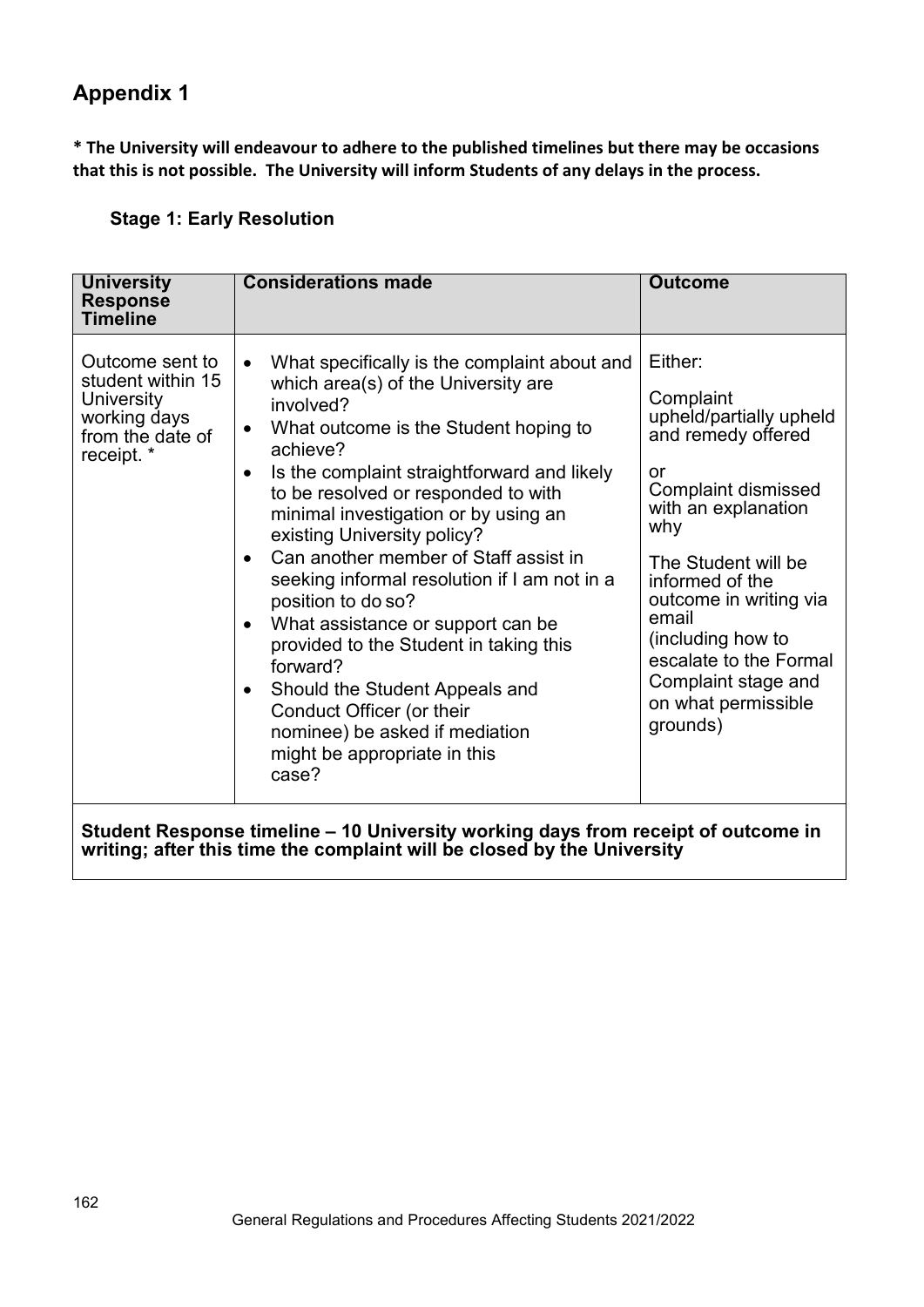## **Stage 2: Formal Complaint and Investigation by the Office of the Student Appeals and Conduct Officer**

| <b>University</b><br><b>Response</b><br><b>Timeline</b>                                           | <b>Considerations made</b>                                                                                                                                                                                                                                                                                                                                                                                                                                                                                      | <b>Outcome</b>                                                                                                                                                                                                                                                                                                  |  |  |
|---------------------------------------------------------------------------------------------------|-----------------------------------------------------------------------------------------------------------------------------------------------------------------------------------------------------------------------------------------------------------------------------------------------------------------------------------------------------------------------------------------------------------------------------------------------------------------------------------------------------------------|-----------------------------------------------------------------------------------------------------------------------------------------------------------------------------------------------------------------------------------------------------------------------------------------------------------------|--|--|
| Outcome sent to<br>student within 15<br>University working<br>days from the date<br>of receipt. * | What are the specific, key elements to the<br>complaint?<br>Why was Local Resolution at Stage 1<br>$\bullet$<br>unsuccessful? Was any potential resolution<br>offered?<br>What does the Student seek to achieve by<br>$\bullet$<br>escalating the complaint to Stage 2?<br>Do the Student's expectations appear to be<br>$\bullet$<br>reasonable and achievable?<br>Should the Office of the Student<br>$\bullet$<br>Appeals and Conduct Officer be<br>asked if mediation might be<br>appropriate in this case? | Either:<br>Complaint<br>upheld/partially<br>upheld and remedy<br>offered<br>or<br>Complaint<br>dismissed with an<br>explanation why<br>The Student will be<br>informed of the<br>outcome in writing<br>via email<br>(including how to<br>escalate to the<br>Review stage and<br>on what permissible<br>grounds) |  |  |
| Student Response timeline – 10 University working days from receipt of outcome in                 |                                                                                                                                                                                                                                                                                                                                                                                                                                                                                                                 |                                                                                                                                                                                                                                                                                                                 |  |  |

**writing; after this time the complaint will be closed by the University**